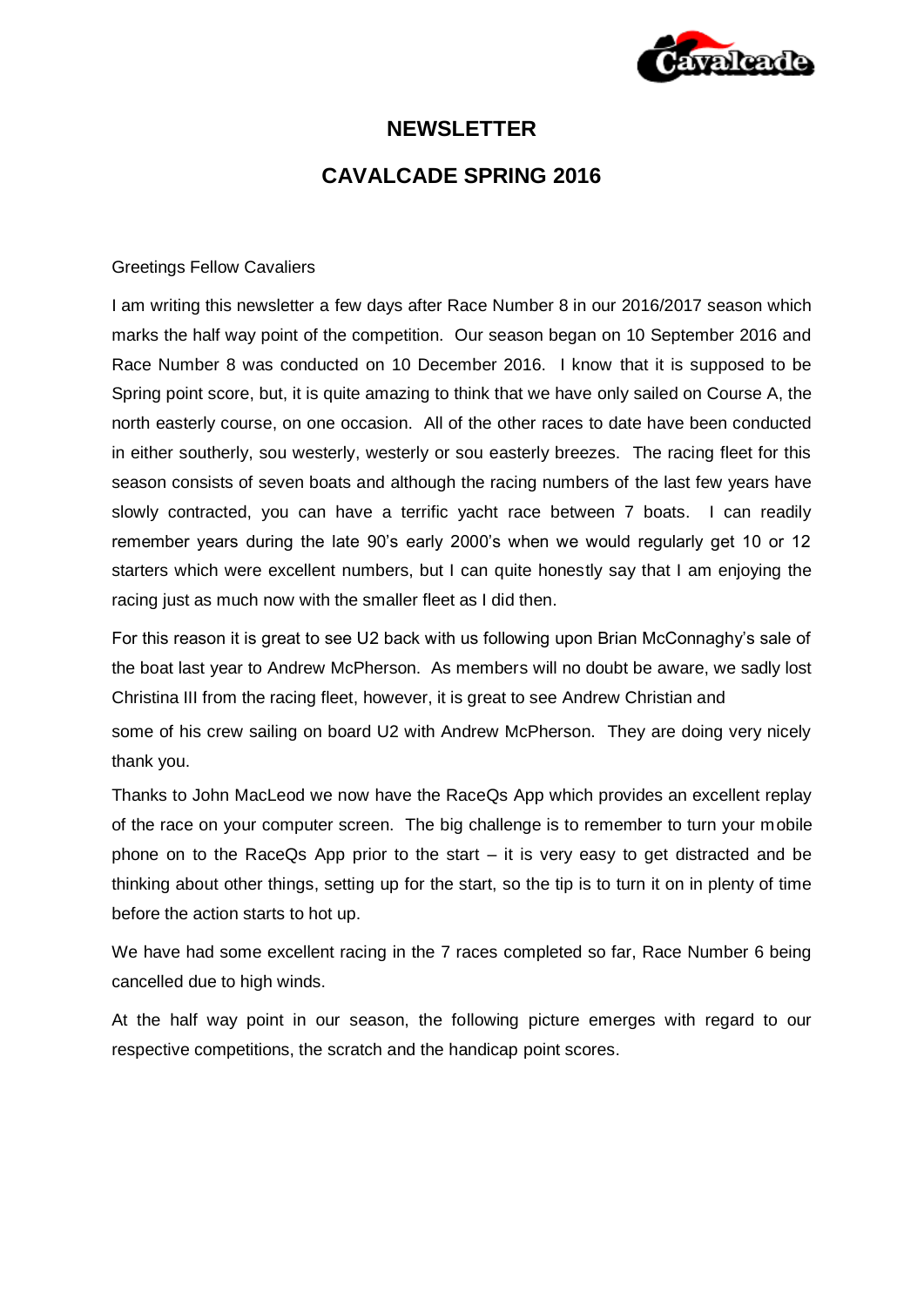In the scratch department, we have Quattro, Centaurus and Blind Justice occupying the podium and in the PHS department we have Quattro, Blind Justice and U2 on the dias.

Congratulations to David Brown and his crew on Quattro in hogging the stage at the interval. I strongly suspect that the front runners in the pack will be snapping at their transom as the second part of the season unfolds.

#### Glory is fleeting, but enjoy the moment!

Racing resumes on 14 January 2017 and concludes on 1 April 2017. As with previous years, I strongly suspect that the PHS title will once again probably come down to the last race. Very exciting stuff, but not good for the central nervous system!

And now to a few points of general interest.

### Rigging and Mast Head Issues

In Race No. 4 we lost a halyard that parted shortly after rounding the east channel mark. Whilst we quickly dropped the headsail and re-hoisted on the other halyard we were in a very close race and the minute or two that it took to rectify the problem, cost us several places. The halyard was high quality dyneema, however, as it was probably 8 or 10 years old, it obviously became weakened a few feet above where the clip connects with the head of the sail. I check our halyards periodically along with a rigger, however, I am inclined to think that if the halyards are "old" they should at least be "end for ended" or replaced. Nothing lasts forever.

On the same subject, it is timely also to remember to have a rigger look at the top of your mast as the sheaves can also become worn over time. I know full well that it is easy to forget about the top of a mast sitting up there lonely as a cloud, however, it is important to be comfortable with the health of the mast head area.

On a related subject I recently had an enquiry concerning Rig Tension.

I have kept some data from talking to sail makers/riggers over the years and it does seem that the question of the appropriate rig tension on a Loos Gauge, is a matter of who you speak to you. The recommended tension seemed to vary for anywhere between 23 to 30 for the uppers and 15 to 20 for the lowers. On Blind Justice we run with the uppers at 29 and the lowers on 18. That seems to work quite well. The leeward lowers are not too loose when you are on the wind and the mast seems to be fairly straight without the top section falling away, or being hooked out to windward.

So we come to yet another Christmas, hard to believe that 21 years have come and gone since I started sailing with the Cav Division. We have had some truly great times in that little